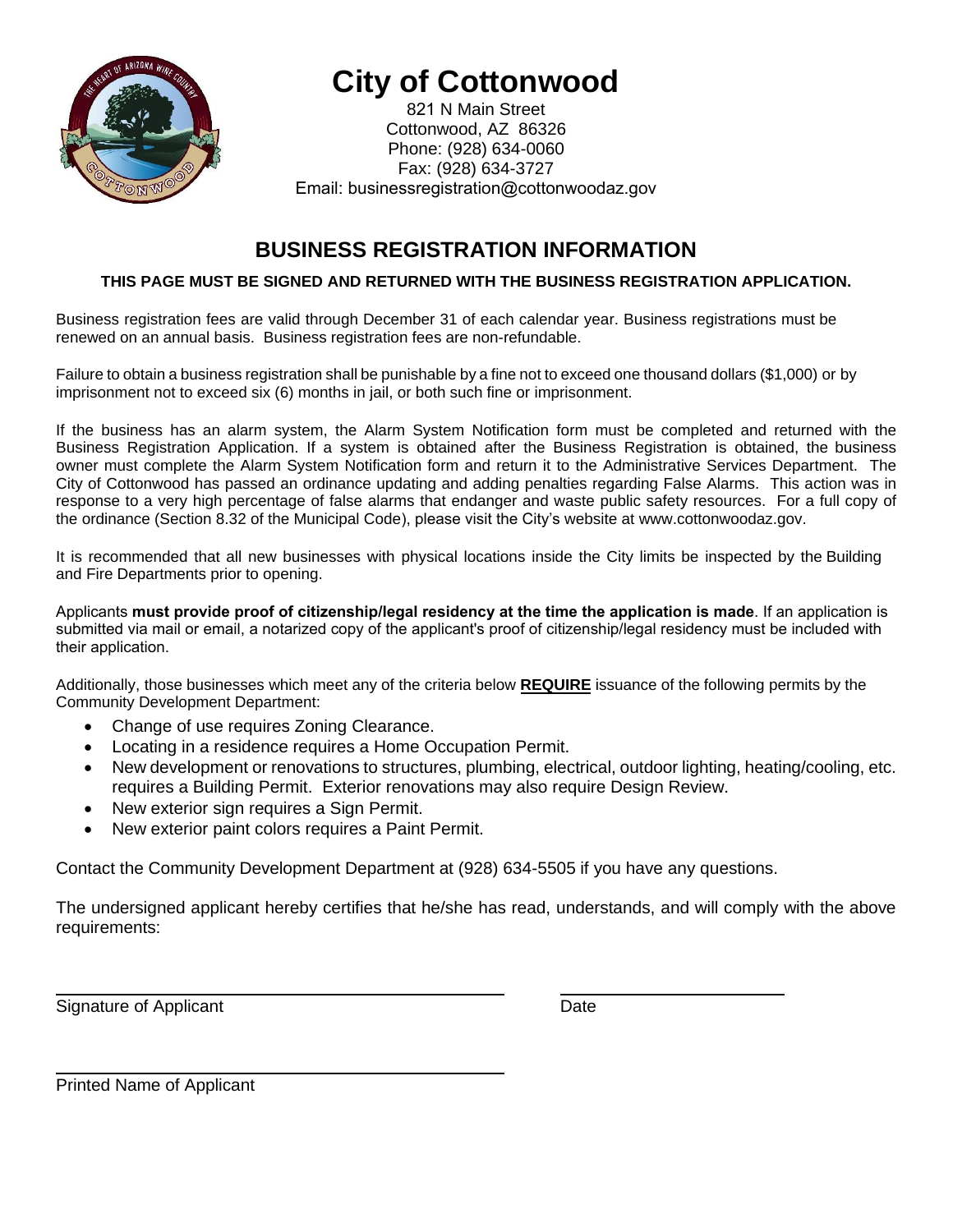

## **City of Cottonwood**

821 N Main Street Cottonwood, AZ 86326 Phone: (928) 634-0060 Fax: (928) 634-3727 Email: businessregistration@cottonwoodaz.gov

### **BUSINESS REGISTRATION APPLICATION ALL BUSINESS REGISTRATIONS EXPIRE ON DECEMBER 31 OF THE CALENDAR YEAR ISSUED**

**All information provided is subject to review by Arizona Department of Revenue**.

THIS APPLICATION MUST BE FILED AND A REGISTRATION OBTAINED BEFORE YOU CAN LAWFULLY ENGAGE IN BUSINESS IN THE CITY OF COTTONWOOD. THE REGISTRATION FEE IS NON-REFUNDABLE AND REGISTRATION ISSUED IS NON-TRANSFERRABLE. ALL BUSINESS LOCATED IN THE CITY MUST COMPLY WITH ORDINANCE/REGULATIONS AND REQUIREMENTS AFFECTING PUBLIC PEACE, HEALTH, AND SAFETY. **APPLICANTS MUST PROVIDE PROOF OF CITIZENSHIP/LEGAL RESIDENCY AT THE TIME THE APPLICATION IS MADE.** 

| <b>FOR OFFICE USE ONLY</b> |                          |               | <b>Application Fee:</b> |                        | Form of Citizenship/Legal Residency Provided: |                |  |  |
|----------------------------|--------------------------|---------------|-------------------------|------------------------|-----------------------------------------------|----------------|--|--|
| Date Received:             | Check $#$                |               | Late Fee:               |                        | ID Number/Expiration Date:                    |                |  |  |
| Initials:                  | Cash                     | <sub>CC</sub> | Total Fee:              |                        | Date Sent to Community Development:           |                |  |  |
| Receipt #:                 | Business Registration #: |               | Date Issued:            | <b>Effective Date:</b> | CD Approver's Name:                           | Date Approved: |  |  |

#### **PLEASE PRINT OR TYPE. INCOMPLETE APPLICATIONS WILL NOT BE PROCESSED.**

| Check One: □ New Business<br>New Owner of Existing Business                                                                                                                                                                                                                                                                                                                                                                         | Former Owner (if applicable):                | Application Date:                                      |  |  |  |  |  |  |
|-------------------------------------------------------------------------------------------------------------------------------------------------------------------------------------------------------------------------------------------------------------------------------------------------------------------------------------------------------------------------------------------------------------------------------------|----------------------------------------------|--------------------------------------------------------|--|--|--|--|--|--|
| Reinstatement of Cancelled Registration<br><b>Registration Renewal</b>                                                                                                                                                                                                                                                                                                                                                              |                                              | <b>Business Start Date:</b>                            |  |  |  |  |  |  |
| Check Any<br>Name Change Only<br>Location Change<br>That Apply:<br><b>Added Business/Activity</b>                                                                                                                                                                                                                                                                                                                                   | <b>Current Business Registration Number:</b> | Date of Change:                                        |  |  |  |  |  |  |
|                                                                                                                                                                                                                                                                                                                                                                                                                                     |                                              |                                                        |  |  |  |  |  |  |
| <b>SECTION 1. BUSINESS DESCRIPTION</b><br><b>Retail Sales</b><br><b>Business Type</b><br>Wholesaler<br>Special Event*<br><b>Construction Contracting</b><br>Service<br>Mobile Food Vendor<br>Street Vendor*<br>Restaurant<br>Bar<br>Peddler*<br>H<br>Hotel/Motel<br><b>Commercial Rental</b><br>Group Home<br>Manufacturing<br>Non-Profit (provide Federal 501(c))<br>Other, please explain:<br>*Please provide dates of operation: |                                              |                                                        |  |  |  |  |  |  |
| <b>Describe Nature of Business:</b>                                                                                                                                                                                                                                                                                                                                                                                                 |                                              |                                                        |  |  |  |  |  |  |
| If you will be selling products, please describe:                                                                                                                                                                                                                                                                                                                                                                                   |                                              |                                                        |  |  |  |  |  |  |
| For Special Events or Temporary Sales Events, provide the location of the sales/event:<br>NOTE: A Temporary Use Permit MUST be obtained from Planning & Zoning AT LEAST 60 days in advance for ALL Special Events and Temporary Sales Events                                                                                                                                                                                        |                                              |                                                        |  |  |  |  |  |  |
| SECTION 2. BUSINESS NAME AND LOCATION INFORMATION                                                                                                                                                                                                                                                                                                                                                                                   |                                              |                                                        |  |  |  |  |  |  |
| Business Name (Legal Owner and DBA):                                                                                                                                                                                                                                                                                                                                                                                                |                                              |                                                        |  |  |  |  |  |  |
| Physical Location of Business(Street Address):                                                                                                                                                                                                                                                                                                                                                                                      |                                              | Business Phone #:                                      |  |  |  |  |  |  |
| State:<br>City:                                                                                                                                                                                                                                                                                                                                                                                                                     | Zip Code:                                    | Emergency Phone # (not the same as above):             |  |  |  |  |  |  |
| Occupational Classification of the Business Physical Location:                                                                                                                                                                                                                                                                                                                                                                      | Residential<br>Commercial<br>ΙI              |                                                        |  |  |  |  |  |  |
| Does the business location have an alarm system?<br>Yes                                                                                                                                                                                                                                                                                                                                                                             | No T                                         | If yes, an Alarm System Notification form is required. |  |  |  |  |  |  |
| Is the business location your personal residence?<br>$\Box$ Yes $\Box$ No<br>If yes, a Home Occupation Permit is required.                                                                                                                                                                                                                                                                                                          |                                              |                                                        |  |  |  |  |  |  |
| If yes, please complete section 3.<br>Does this business occupy an existing tenant space within the City of Cottonwood limits?<br><u>Does this business occupy an existing tenant space within the City of Cottonwood limits?</u><br><u>D</u> Yes <u>DNo</u><br>SECTION 3. TENANT OCCUPANCY INFORMATION                                                                                                                             |                                              |                                                        |  |  |  |  |  |  |
| This business location is: $\Box$ Owned $\Box$ Leased $\Box$ Sub-leased<br>Landlord's name:<br>Landlord's phone number:                                                                                                                                                                                                                                                                                                             |                                              |                                                        |  |  |  |  |  |  |
| Will there be remodeling?<br>$\Box$ Yes<br>$\Box$ No                                                                                                                                                                                                                                                                                                                                                                                |                                              |                                                        |  |  |  |  |  |  |
| If yes, please list ALL remodeling activities below:                                                                                                                                                                                                                                                                                                                                                                                |                                              |                                                        |  |  |  |  |  |  |
|                                                                                                                                                                                                                                                                                                                                                                                                                                     |                                              |                                                        |  |  |  |  |  |  |
|                                                                                                                                                                                                                                                                                                                                                                                                                                     |                                              |                                                        |  |  |  |  |  |  |
|                                                                                                                                                                                                                                                                                                                                                                                                                                     |                                              |                                                        |  |  |  |  |  |  |